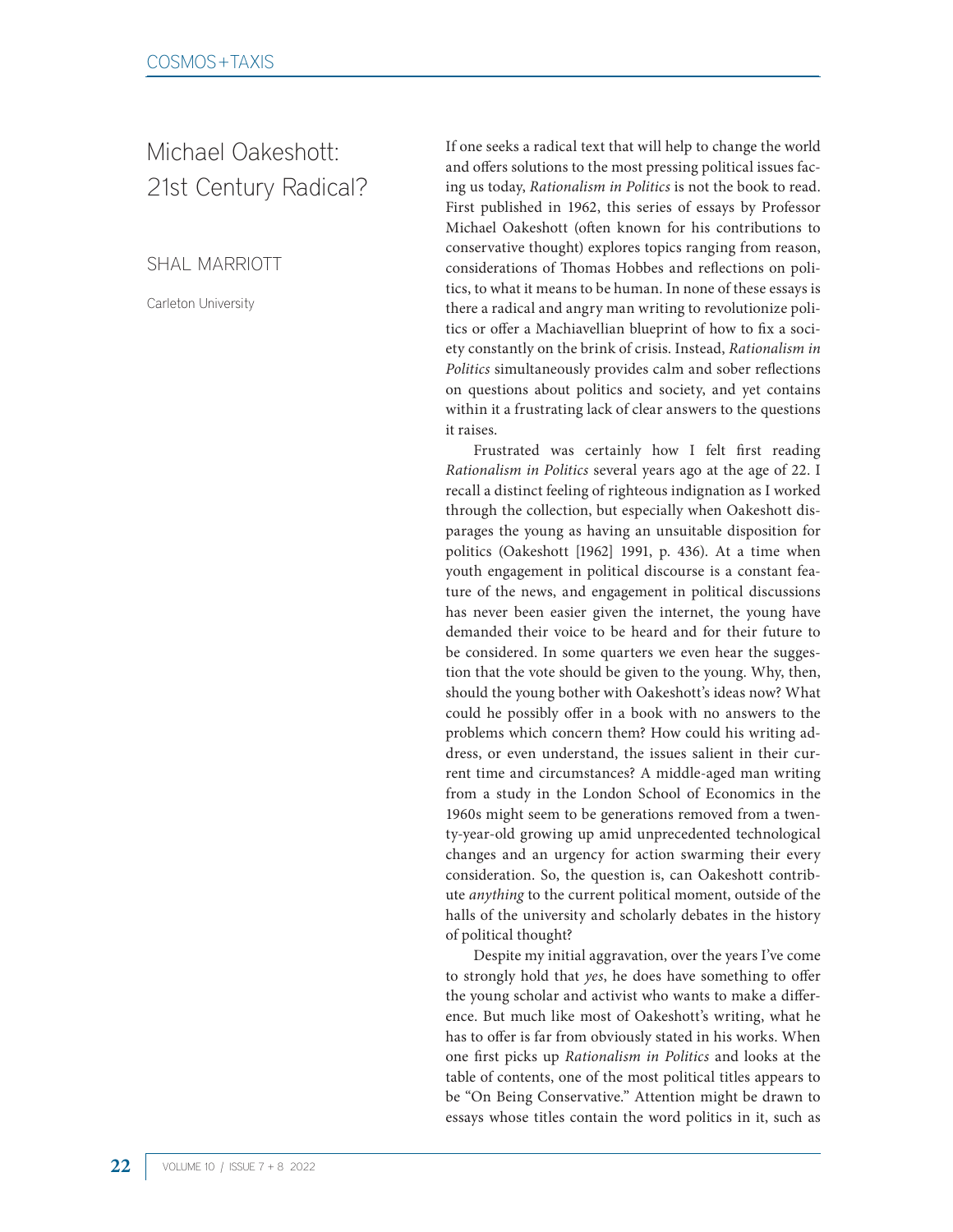"Political Discourse" or "Talking Politics," but there is a certain appeal to an ideological category, especially one so frequently under attack. Perhaps here there will be answers for young conservatives and republicans looking to gain a sense of purpose and understanding of their ideology, to better guard themselves against those who disagree with them! Alas, the essay offers no such thing. What Oakeshott *does* provide in "On Being Conservative" is a reflection of the disposition which he thinks defines conservatism: a fundamentally cautious nature. He writes of the conservative man that "He is not in love with what is dangerous and difficult; he is unadventurous; he has no impulse to sail uncharted seas; for him there is no magic in being lost, bewildered or shipwrecked" (Oakeshott [1962] 1991, p. 412).

Oakeshott's portrait of conservatism is quite bleak, seemingly not suitable to the anger felt about a constantly changing world out of one's control. It is almost the image which those opposed to conservativism would portray of it: outdated and out of touch with the requirements of contemporary political life. Perhaps the young conservative might relate to the need for a calm and measured attitude towards politics, but when discourse entails screaming rather than discussion, moderation is an attitude easier achieved in theory than in practice. While Oakeshott provides an interesting theoretical account of conservatism and its conduct, he does not help to motivate an increasingly disenfranchised movement of young conservatives who constantly feel their voices unheard. Much less does this speak to those who are not conservatives at all.

Where, then, should one turn for advice on dealing with political life? The answer is found at the end of book, in the essay which initially seems the least political of all. Oakeshott concludes *Rationalism in Politics* with "The Voice of Poetry and the Conservation of Mankind," a work which he describes in his 1962 Preface as "a belated retraction of a foolish sentence in *Experience and Its Modes*" (Oakeshott [1962] 1991, p. xii). Granted it takes Oakeshott 53 pages to explain just how wrong he thought he was. He begins the essay by defining conversation, and lamenting how much of it has become boring and dull (Oakeshott [1962] 1991, p. 493). It is a conversation where people value their own voice over the voices of others, only caring about what they have to say and not listening to those around them. Oakeshott, following Augustine, called it superbia; we might call it social media. Hearing only the sound of one's own voice strikes against what Oakeshott perceives to be the fundamentally egalitarian and sociable nature of engaging in conversation in the first place. Not only is there a tendency to obsess about one's own positions, but also a desire within both scientific and political conversation to always find an answer, a solution, a resolution. An obsession with meaning in conversations has made us lose sight of something intrinsically important, which Oakeshott wants to remind us of: namely, delight (Oakeshott [1962] 1991, p. 493). He writes, "And if what is now needed is some relief from the monotony of a conversation too long appropriated by politics and science, it may be supposed that an inquiry into the quality and significance of the voice of poetry may do something in this interest" (Oakeshott [1962] 1991, p. 494). Oakeshott thinks he has found a mode of conversation to enter into, which can rescue people from the drab and utilitarian conversations which constitute those fixated on science and politics.

By revitalizing conversation through poetry, Oakeshott hopes to remind individuals subsequently of how delightful conversation can be (Oakeshott [1962] 1991, p. 521). Poetry is not reserved for the reading of Shelley and Byron, however; rather, Oakeshott uses the term to refer to the poetic image as he understands it, found in numerous forms of art ranging from sculptures and paintings to dancing (Oakeshott [1962] 1991, p. 520). What makes it possible for people to delight in great works of art is the ability not to overthink it, and to simply participate in the viewing of it. It is not *thinking* at all in the rational sense. It is contemplation, wonder, delight: Socrates in a catatonic state, possessed by his *daemon*, the glorious *thaumazein* which the ancients thought was the true origin of philosophy. It is a moment where one is captured entirely by what they are experiencing. It does not need a purpose or a cause, the creator need not to have intended it to elicit emotions or make a call for action. Rather it exists simply to inspire delight in the viewer. This is why Oakeshott uses the example of works of architecture which have lost their history as being more suitable to engaging the poetic imagination than buildings erected with particular purpose. He rejects the desire to find a utility in art and poetry, in favor of a simple delight in it.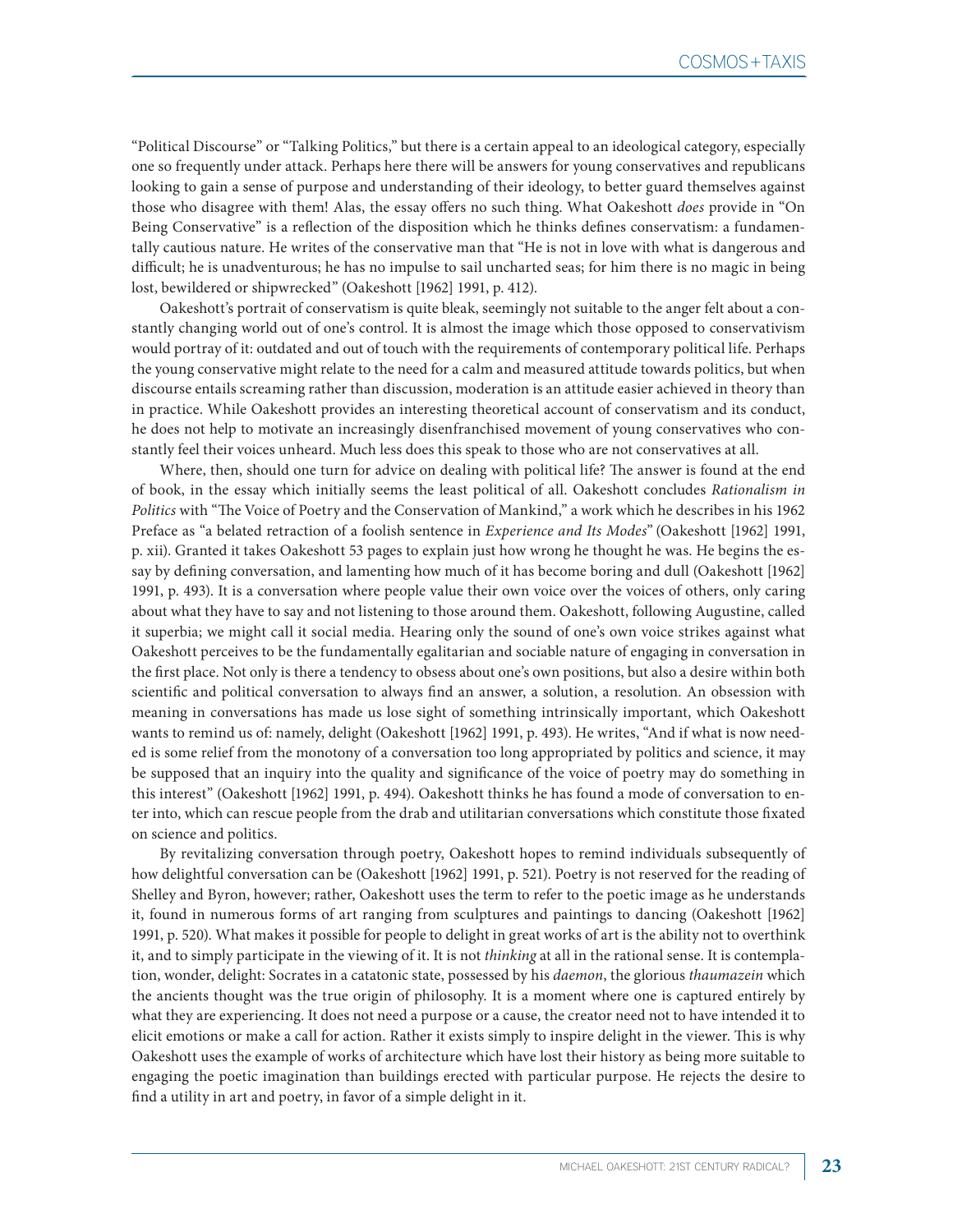These poetic images engage us in an act of contemplation, allowing these works of art to be discussed in conversation—for not their value or hidden meanings, but merely for their own sake (Oakeshott [1962] 1991, p. 525). Oakeshott thinks that if people stared at Monet more often, perhaps they would have more to say to one another than just what to wear under bad weather and conveying disappointment in the currently elected government. By looking at a great work, one is momentary relieved of any obligation to discover or find or solve something. Rather the objective is again, merely to contemplate and to delight in that contemplation. By 'more to say' I do not mean scholastic reflections on Monet: I mean a suspension of the need to assert anything with an instrumental purpose in mind. The texture of the canvas and the purpose of Monet choosing this shade of blue fade away as concerns, and indeed the very exercise in asking those questions takes us away from delight into scientific analysis. What Oakeshott wants is for us to simply say 'x', and delight in it, and for it to be delighted in, where it may: he wants us to suspend our inclination to say 'x' in order to get 'y'.

Oakeshott's assertion that conversation needs a focus on art more than anything else may seem an aggravating presumption, feeling like a statement of an elite on their way to galleries or the opera, or those privileged with the leisure to partake in these activities. It also encourages an escape from reality, to step away from the affairs of purposive life simply for momentary delight in something in the world around us (Oakeshott [1962] 1991, p. 531). He admits this is exactly his intention. Oakeshott does not think the world would be better if people went around quoting Keats and explaining the meaning of Dante to those who would find such subjects boring. As has already been mentioned, it is exactly boredom in conversation that Oakeshott wishes to avoid. Rather, he implores us to take a break from the constant searching for answers and the anger which often accompanies not finding them.

This appears to be a difficult suggestion, especially given how uncertainty has felt ever present throughout the COVID-19 pandemic: and also since we have seen that the very conditions which make conversation possible have been threatened. It may appear as if any break from advocacy and thinking about politics could result in the collapse of political society as we know it. It almost seems as if Oakeshott is stepping in as a proverbial mentor or teacher reminding their incredibly high achieving student to "chill out" -- which, once again, is a frustrating proposition with an air of condescension to it. Yet it is also a desire which is already around us. Just as technology has changed how we converse; it has also changed the medium by which we can appreciate and delight in art. Art could very well be a great movie or even a thirty second video. One can debate the meaning of art all they want, but what is significant is the shadow of a desire for being present and delighting in something more than the never-ending challenges currently confronting us. Oakeshott is stating bluntly what many of us already long for. Contemplation offers a way to understand that longing. It simultaneously allows for an engagement of the poetic imagination and a greater appreciation for what is in front of us. The longing which Oakeshott describes is one which is still relevant today, especially given all of the potential distractions which can take away from being able to delight in what is there. The internet simultaneously serves as the source of the greatest distractions from delight but also a way for us to engage in forms of art which allow us to delight. The desire for delight has remined constant from Oakeshott's time into our own, the potential sources of it have just increased and changed.

There is a reason why Oakeshott thinks one can glimpse this desire for delight in love and friendship, two concepts which modern life has not in any way eradicated. He writes that "friends and lovers are not concerned with what can be made out of each other, but only with the enjoyment of one another" (Oakeshott [1962] 1991, p. 536). He thus critiques the temptation to assign everything a use and every word a definition, and the impulse to solely focus on the end of a path rather than how one walks along it. Those who fail in love and friendship see people merely as instruments to be used, rather than appreciating and taking delight in them for what they are.

In one of the concluding lines to "The Voice of Poetry and the Conversation of Mankind", and indeed to the end of *Rationalism in Politics*, Oakeshott writes: "To listen to the voice of poetry is to enjoy, not a victory, but a momentary release, a brief enchantment" (p. 540). Where the conversative disposition which Oakeshott describes stands on guard against bewilderment, here Oakeshott is actively advocating for it. Far